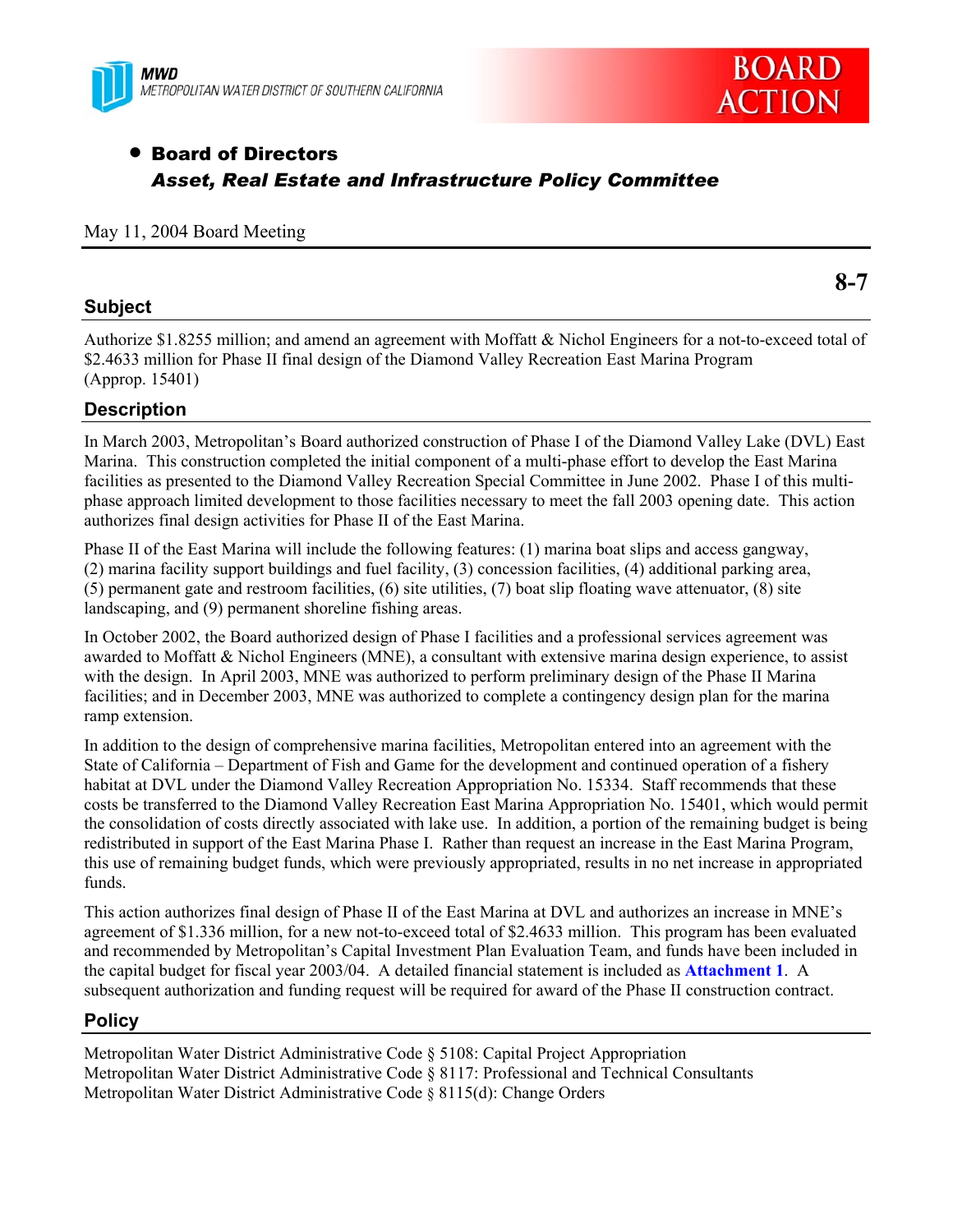## **California Environmental Quality Act (CEQA)**

CEQA determination for Options #1 and #2:

To comply with CEQA and the State CEQA Guidelines, Metropolitan as the Lead Agency prepared a Mitigated Negative Declaration (MND) for the design, construction, and operation of the Diamond Valley East Marina Project (Project) for Phases I and II. The MND was distributed for a 30-day public review period that began on December 24, 2002, and ended on January 22, 2003. The Board later adopted the MND and the mitigation monitoring and reporting program (MMRP) on February 11, 2003. The current board actions, would not result in any new significant environmental impacts nor result in substantial changes to the approved Project. Hence, the previously adopted environmental documentation in conjunction with the current board actions fully complies with CEQA and the State CEQA Guidelines. Accordingly, no further environmental documentation is necessary for the Board to act on with respect to the proposed actions.

The CEQA determination is: Determine that the proposed actions have been previously addressed in the 2003 adopted MND and its MMRP and that no further environmental analysis or documentation is required.

## **Board Options/Fiscal Impacts**

#### **Option #1**

Adopt the CEQA determination and

- a. Appropriate \$1.8255 million and authorize final design of Phase II facilities at the Diamond Valley Recreation East Marina;
- b. Authorize amending an agreement with Moffatt & Nichol Engineers for a new not-to-exceed total of \$2.4633 million; and
- c. Authorize transfer of \$777,000 in incurred costs associated with the fishery program charged to Recreation Approp. 15334 to the East Marina Approp. 15401.

**Fiscal Impact:** \$1.8255 million in budgeted funds under Approp. 15401

#### **Option #2**

Adopt the CEQA determination and

- a. Do not authorize an amendment to the agreement with Moffatt  $\&$  Nichol Engineers. Staff will issue a Request for Proposals for a consultant to perform final design of Phase II of the East Marina Program. Staff will return to the Board to appropriate funds, authorize final design, and award a consulting agreement; and
- b. Authorize transfer of \$777,000 for fishery development from Recreation Appropriation 15334 to East Marina Appropriation 15401.

**Fiscal Impact:** May increase costs and may not provide continuity with the Phase I construction

#### **Staff Recommendation**

Option #1

*Roy L. Wolfe* 

*Manager, Corporate Resources* 

*Date* 

4/20/2004

sn

4/22/2004 *Date* 

*Ronald R. Gastelum Chief Executive Officer* 

# **Attachment 1 – Financial Statement for Diamond Valley East Marina Program**

BLA #2688